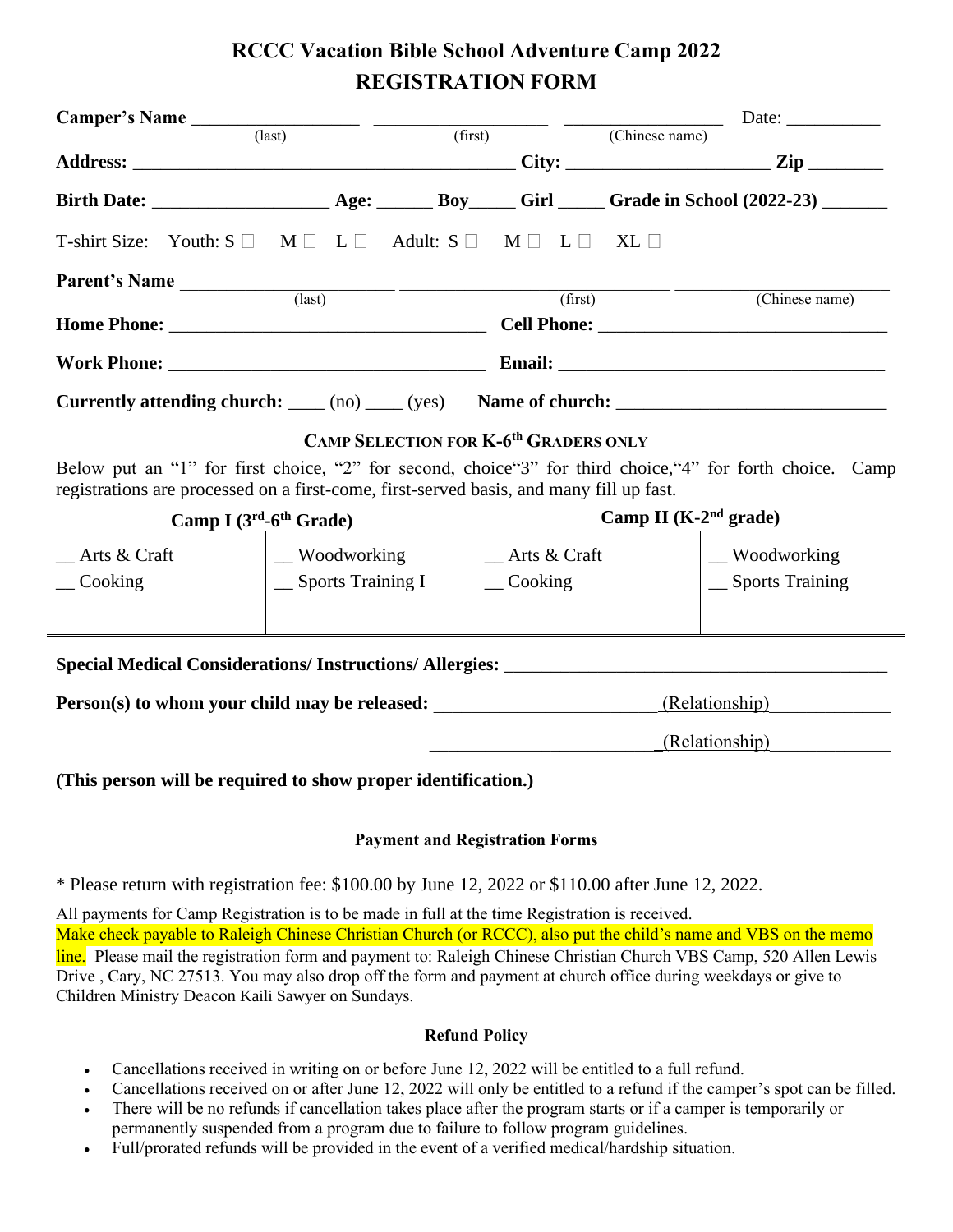## **RCCC Vacation Bible School Adventure Camp 2022 Program Guidelines**

- 1. Campers are expected to abide by the behavior expectations and rules set up by the person in charge of camp activities; parents must review the guidelines with their child prior to the start of camp.
- 2. Except when excused by the Camp Directors, all campers are expected to remain on campus with the program in which they are enrolled.
- 3. All campers should come dressed in appropriate attire for the type of camp he/she is attending.
- 4. Possession or uses of tobacco products, alcoholic beverages or illegal substances on or off church property are not permitted. The possession of weapons or explosives of any kind, or objects, tools, or devices that may be used as weapons, is prohibited on church property and at any camp-related activity.
- 5. Prior to registration, any special physical, emotional, psychological, or medication needs of your child must be identified with the Camp Directors.

#### **LIABILITY WAIVER AND INDEMNIFICATION**

I acknowledge that my child's participation in all activities including workshops, field trips, and summer camp with the Raleigh Chinese Christian Church Vacation Bible School Adventure Camp from July 25 to July 29, 2022 may involve risks. I assume responsibility for all risks in the aforementioned activity, which may include, but are not limited to, motor vehicles accidents and other potential injuries and property damage. I indemnify and hold harmless Raleigh Chinese Christian Church, its trustees, officers, employees, and agents from any liability arising from or proximately caused by my child's participation in these travels and extracurricular activities.

I agree to pay reimbursement and restitution to Raleigh Chinese Christian Church and any person for damages or injuries my child cause the aforementioned travel and activity.

| 25 to July 29, 2022.                                                                                                                                                                                                           | I further acknowledge that I have comprehensive health insurance coverage for my child that will be in effect from July |
|--------------------------------------------------------------------------------------------------------------------------------------------------------------------------------------------------------------------------------|-------------------------------------------------------------------------------------------------------------------------|
|                                                                                                                                                                                                                                |                                                                                                                         |
|                                                                                                                                                                                                                                |                                                                                                                         |
| In case of emergency, the following person(s) should be contacted:                                                                                                                                                             |                                                                                                                         |
|                                                                                                                                                                                                                                | Telephone #:                                                                                                            |
|                                                                                                                                                                                                                                |                                                                                                                         |
| Name: Name and the same of the same of the same of the same of the same of the same of the same of the same of the same of the same of the same of the same of the same of the same of the same of the same of the same of the | $Telephone \#:\_$                                                                                                       |
|                                                                                                                                                                                                                                |                                                                                                                         |

#### **Photographs, Audio, and Videos Release**

I, \_\_\_\_\_\_\_\_\_\_\_\_\_\_\_\_\_ give permission to the Raleigh Chinese Christian Church Vacation Bible School Adventure Camp to take photographs and videos of my child (or children)

\_\_\_\_\_\_\_\_\_\_\_\_\_\_\_\_\_\_\_\_\_\_\_\_\_\_(name), and to use and to reproduce the photos and videos in all forms of media for educational, reporting, and non-profit purposes. I hereby release the Raleigh Chinese Christian Church, and any of their associates, affiliates, staff, employees, agents, students, and parents from any claims. I understand that there is no compensation for the uses or reproductions.

**I have read all information on this registration form and give permission for my child to participate in all activities included in Raleigh Chinese Christian Church Vacation Bible School Adventure Camp. By signing below, I also grant consent to all permissions and agree to all waivers on this registration form as noted.**

Parent/Guardian Signature: Date: Date:

Printed name: